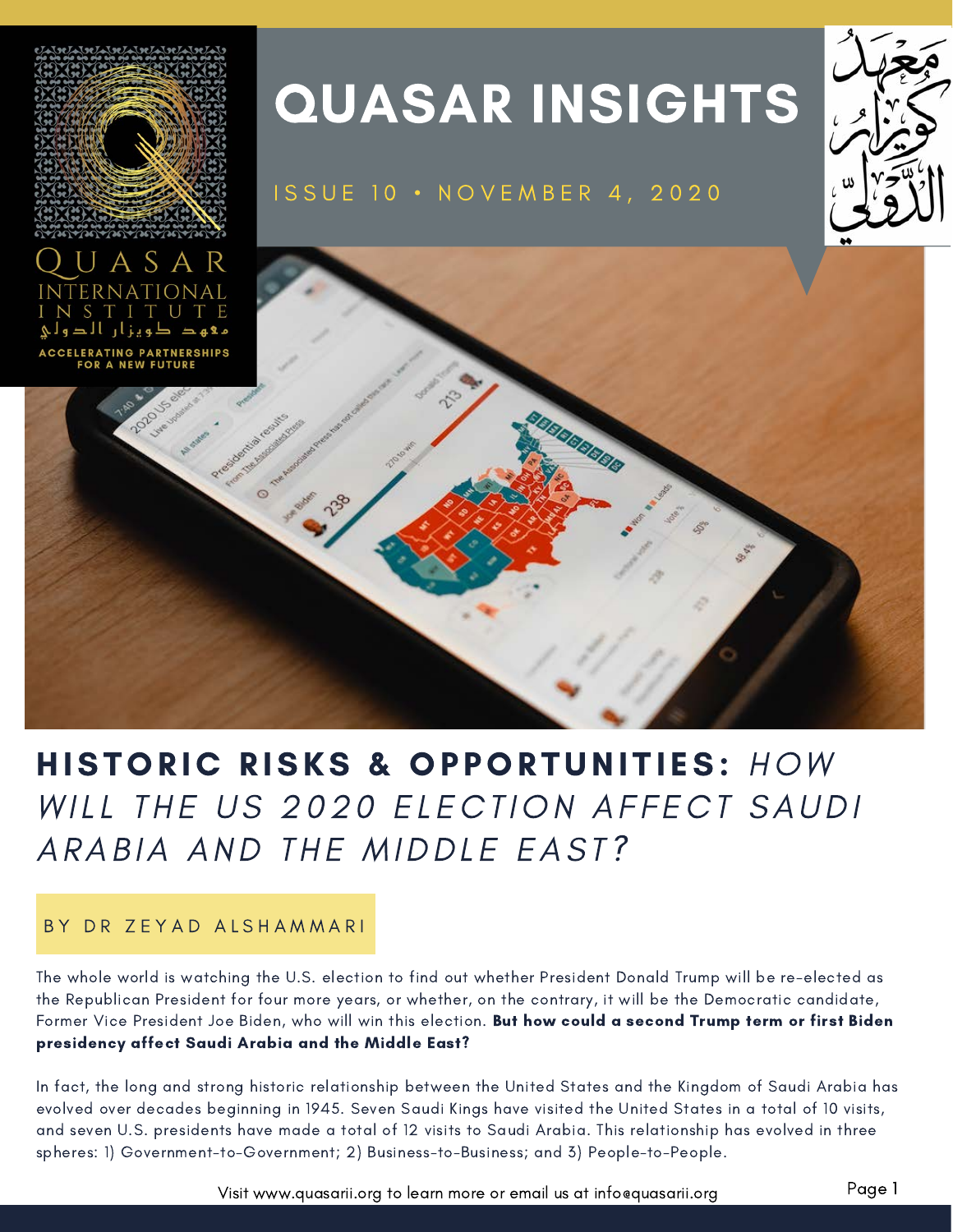## SCIENCE DIPLOMACY AS A STRATEGY

While Government-to-Government and Business-to-Business relationships have largely been strong, in the People-to-People sphere, the relationship between Americans and Saudi citizens has often been rife with stereotypes, fear, and a lack of understanding.

To begin with, no matter who wins the election, if the Kingdom of Saudi Arabie can focus on this historical relationship between the U.S. and Saudi Arabia, and can invest in nonpartisan cooperation and collaboration, that can be a productive path forward to maintain peace, security, and prosperity. One little recognized yet centuries old approach is Science Diplomacy. Science Diplomacy is the use of scientific collaborations among nations to address common problems and to build constructive international partnerships.

By focusing on Science Diplomacy, the Kingdom can build its soft power, strategic partnerships, ability to compete economically in the 21st Century, and help make the 2030 Vision a realistic possibility. Science Diplomacy can support the Kingdom's goals for Space exploration, Sustainability initiatives like eco-tourism, and Health pandemic prevention.





### EXECUTIVE DIRECTOR'S **MESSAGE**

#### DR. ZEYAD ALSHAMMARI

Quasar International Institute is a nonpartisan educational nonprofit organization dedicated to promoting peace, prosperity, and a sustainable future for us all. Our goal is to fight hate, build peace, and foster people-topeople exchanges and relationships.

#### "THIS ELECTION REPRESENTS SUBSTANTIAL RISKS, BUT ALSO **IMPORTANT OPPORTUNITIES FOR THE** KINGDOM & THE MENA REGION."

I invite you to join me in achieving these goals and fulfilling Quasar's mission. We welcome diverse views and we hope to hear from you.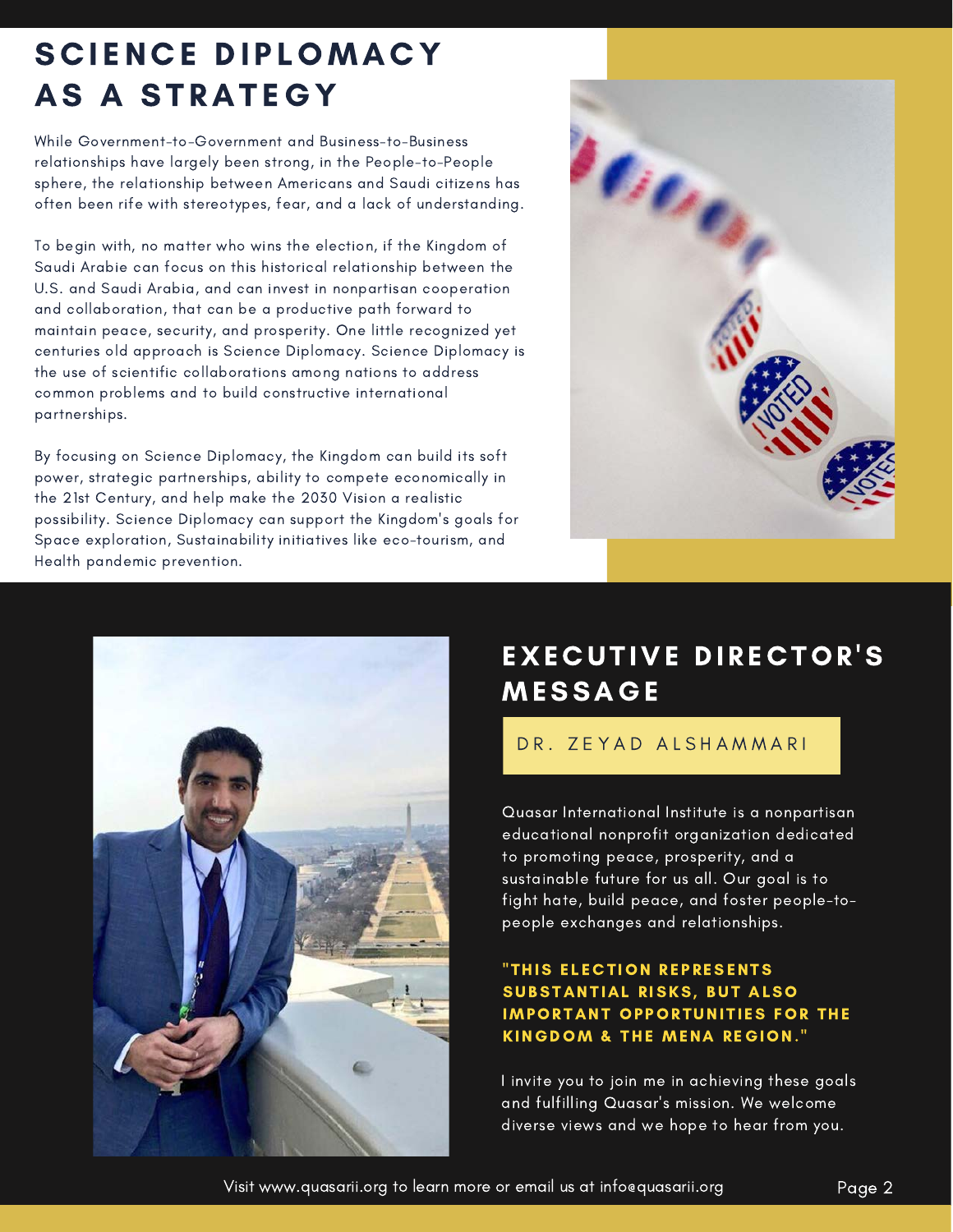# RISKS & OPPORTUNITIES OF A TRUMP PRESIDENCY

In his first term, President Trump focused on strengthening relations with Saudi Arabia, but his second term is likely to be different because of Trump's goal of developing diplomatic negotiations with Iran. Trump wants to be the first President in American history to solve the Iran-U.S. conflict. In this case, Saudi Arabia will face current and future challenges regarding U.S. policy on Iran given Trump's prospective second-term priorities in the Middle East. These represent significant risks.

At the same time, four of Trump's published priorities for his second term are focused on Space Exploration, and NASA initiatives like the Artemis mission to the Moon will become signatures for his administration. The Kingdom could utilize Science Diplomacy to focus on Space Exploration & Technology, and partner with nonpartisan nonprofits who can work with the U.S. Democrats and Republicans to build both Government, Business, and People-to-People collaborations around Space initiatives between Saudi Arabia and the U.S.





# RISKS & OPPORTUNITIES OF A BIDEN PRESIDENCY

relations with the U.S. Things will change in the MENA region if Biden is elected, and most likely, one of the first changes will be that the U.S. will withdraw its tacit support for the Kingdom's war in Yemen. If instead Biden is elected, he will also engage in American diplomacy and negotiations in the Middle East as well. With a Biden presidency, Saudi Arabia will be in a position where it will need to rethink and reconsider some aspects of its

At the same time, the Kingdom could find it a great advantage to utilize Science Diplomacy and partner with nonpartisan nonprofits who can work with both Democrats and Republicans to assist Saudi Arabia with this re-evaluation. Ensuring that the U.S. and the Kingdom have effective wasy of maintaining their historic relationship and conducting diplomacy despite any divides will be key. Science Diplomacy can be a very effective way of building Saudi Arabia's soft power by demonstrating the Saudi commitment to innovation, technology, and science, and showcasing the Kingdom's strong and visionary leadership in these key drivers of prosperity and security in the 21st Century.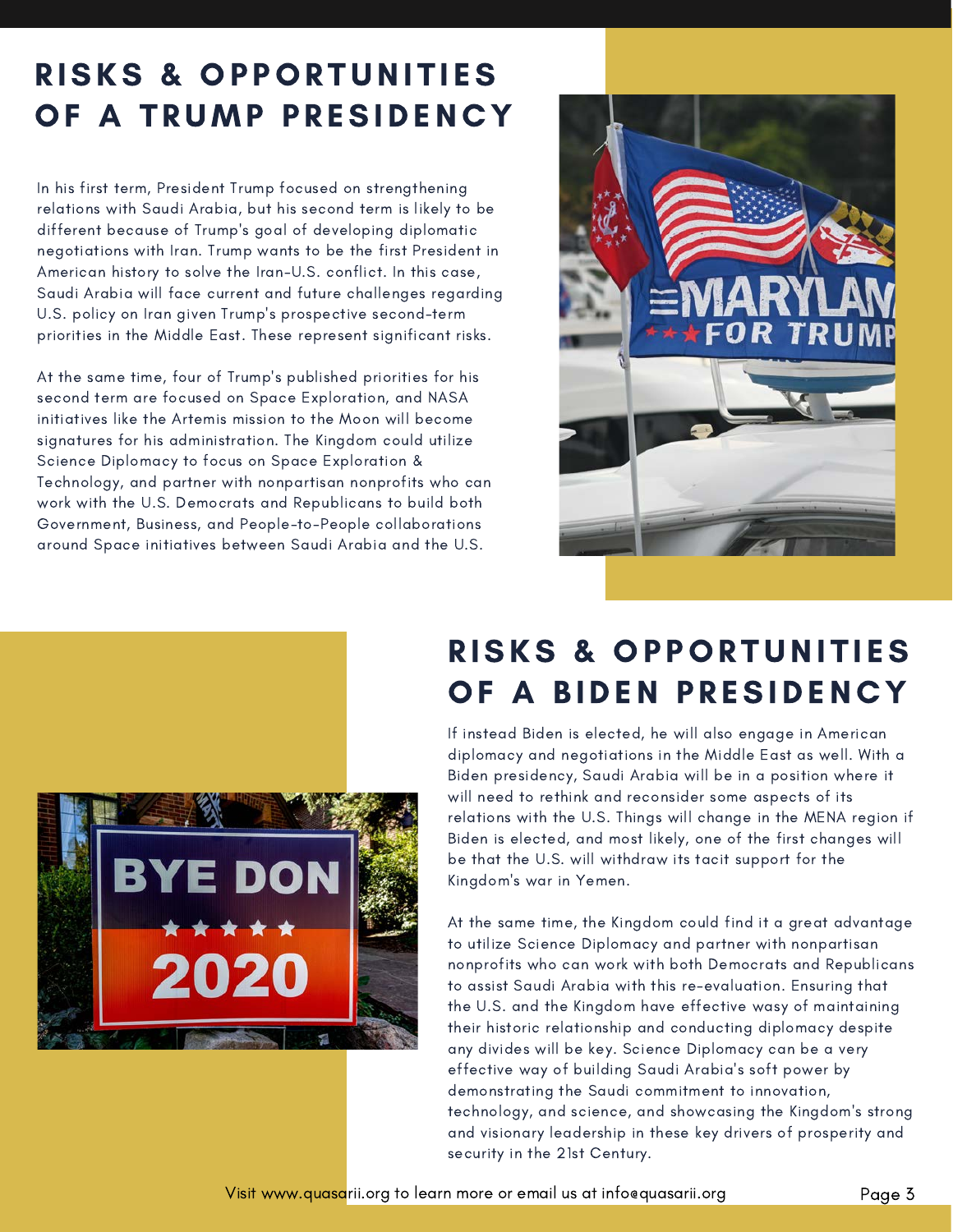# THE AMERICAN PEOPLE

The U.S. election shows that the American people are very divided, but united in being highly energized voters. It is projected that 159.5 million Americans voted in this election, which is the largest number of voters in any presidential election in U.S. history. Americans also tended to choose conservative or moderate candidates in the primaries and general election, and voters in the election seemed to largely reject a more progressive, liberal approach. If Biden wins, it will be because he appealed to moderates.

In many ways, the U.S. electorate was almost evenly divided. Early exit polls seem to show 66% felt climate change is a serious issue. A majority want to preserve Obamacare and believe wearing masks is a public health responsibility, not a personal choice. These preferences may push Democrat and Republican interest in developing scientific and technological collaborations focused on climate change and healthcare.

Both campaigns also focused on internal, domestic policies that reflect the lack of appetite among Americans right now for the U.S. to engage in conflicts abroad or expansionist aims. A focus on promoting Saudi Arabia and MENA peace and security is another potential area of mutual benefit which could benefit from scientific and technological collaboration.



## WHAT THE KINGDOM **CAN DO NOW**



security, water resource management, and reducing the impact of climate change. Partnering with and sponsoring such nonprofits can make the historic relationship between the<br>... kingaom and me 0.9. mach shonger by shengmening me<br>connection not only between Governments, but also between The Kingdom can partner with nonpartisan nonprofits focused on Science Diplomacy to help develop its workforce and support STEM education, as well as foster investments in food Kingdom and the U.S. much stronger by strengthening the the people of Saudi Arabia and the American people. These American people have enormous influence as evidenced by their votes in this historic election.

Fostering goodwill, understanding, and strong People-to-People connections between Saudi Arabia and the U.S. can help ensure the U.S. government under either Trump or Biden will focus on policies that continue to protect Saudi Arabia. It can also help ensure the U.S. president and Washington look forward to engage in productive strategic dialogue with Riyadh to revitalize the historic relationship, and prevent paid lobbyists and pressure groups from having influence over Washington's policies and actions.

Visit www.quasarii.org to learn more or email us at info@quasarii.org Page 4